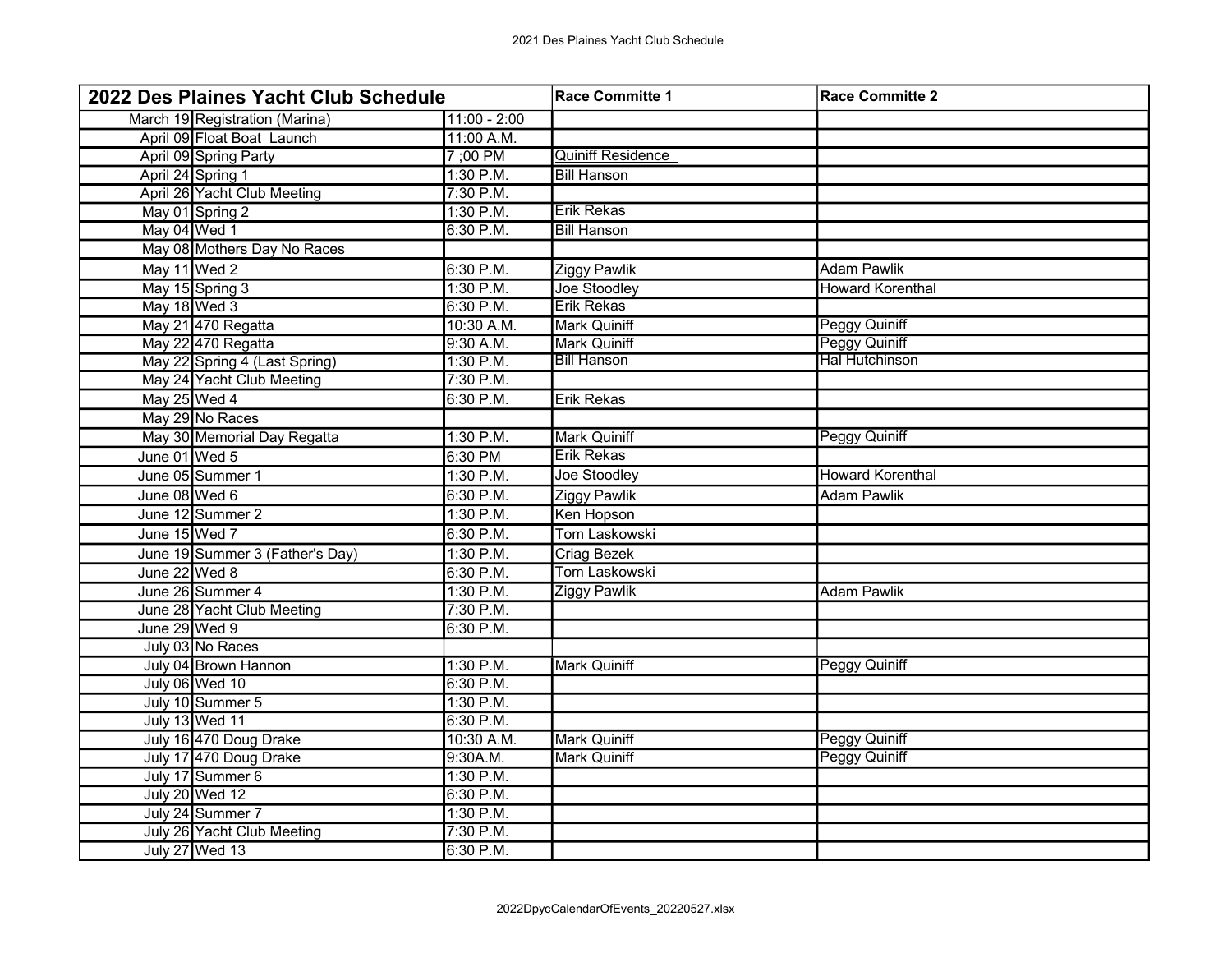| 2022 Des Plaines Yacht Club Schedule |                                                                                   | Race Committe 1 | <b>Race Committe 2</b> |                         |  |
|--------------------------------------|-----------------------------------------------------------------------------------|-----------------|------------------------|-------------------------|--|
|                                      | July 31 Summer 8                                                                  | 1:30 P.M.       |                        |                         |  |
| August 03 Wed 14                     |                                                                                   | 6:30 P.M.       |                        |                         |  |
|                                      | August 06 470 Lake Michigan Champ                                                 | Milwaukee       |                        |                         |  |
|                                      | August 07 470 Lake Michigan Champ                                                 | Milwaukee       |                        |                         |  |
| August 07 Summer 9                   |                                                                                   | 1:30 P.M.       |                        |                         |  |
| August 10 Wed 15                     |                                                                                   | 6:30 P.M.       |                        |                         |  |
|                                      | August 14 Summer 10                                                               | 1:30 P.M.       | Joe Stoodley           | <b>Howard Korenthal</b> |  |
|                                      | August 17 Wed 16(Final Wed)                                                       | 6:30 P.M.       |                        |                         |  |
|                                      | August 21 Summer 11                                                               | $1:30$ P.M.     |                        |                         |  |
|                                      | August 23 Yacht Club Meeting                                                      | 7:30 P.M.       |                        |                         |  |
|                                      | August 27 Commodore's Cup and Party                                               | 1:30 P.M.       |                        |                         |  |
|                                      | Polonia Cup Regetta (Montrose Harbor Chicago                                      |                 |                        |                         |  |
|                                      | August 28 Summer 12 (Final Summer)                                                | 1:30 P.M.       |                        |                         |  |
|                                      | September 04 Lake Championship                                                    | 1:30 P.M.       | <b>Mark Quiniff</b>    | <b>Peggy Quiniff</b>    |  |
|                                      | September 05 Labor Day Regatta                                                    | 1:30 P.M.       | <b>Bill Hanson</b>     |                         |  |
| September 11 Fall 1                  |                                                                                   | 1:30 P.M.       |                        |                         |  |
|                                      | September 17 Whale of a Sail                                                      | Carlyle, II     |                        |                         |  |
|                                      | September 18 Whale of a Sail                                                      | Carlyle, II     |                        |                         |  |
| September 18 Fall 2                  |                                                                                   | 1:30 P.M.       | <b>Craig Bezek</b>     | <b>Hal Hutchinson</b>   |  |
| September 25 Fall 3                  |                                                                                   | 1:30 P.M.       |                        |                         |  |
|                                      | September 27 Yacht Club Meeting at Leisure Center 7:30 P.M.                       |                 |                        |                         |  |
| October 02 Fall 4                    |                                                                                   | 1:30 P.M.       |                        |                         |  |
|                                      | October 09 Fall 5 (Final Fall)                                                    | 1:30 P.M.       |                        |                         |  |
|                                      | October 15 Float Boat Storage                                                     | 11:00 A.M.      |                        |                         |  |
|                                      | October 25 Yacht Club Meeting at Leisure Center 7:30 P.M.                         |                 |                        |                         |  |
|                                      | October 31 Lake Closes                                                            |                 |                        |                         |  |
| November 06 Banquet                  |                                                                                   | <b>TBD</b>      |                        |                         |  |
|                                      |                                                                                   |                 |                        |                         |  |
|                                      | Weekend and holiday races begin at 1:30 P.M.                                      |                 |                        |                         |  |
|                                      | Wednesday night races begin at 6:30 P.M.                                          |                 |                        |                         |  |
|                                      | Yacht club meetings are at 7:30 P.M. in the Lake Park clubhouse or Leisure Center |                 |                        |                         |  |
| Lake Opeka                           | Lake Opeka Park Office Desk                                                       | 847-391-5730    |                        |                         |  |
| Commodore                            | <b>Craig Bezek</b>                                                                |                 |                        |                         |  |
| Vice Commodord Bill Hanson           |                                                                                   |                 |                        |                         |  |
| Member at Large Howard Korenthal     |                                                                                   |                 |                        |                         |  |
|                                      | Member at Large Joe Stoodley                                                      |                 |                        |                         |  |
| 470 Fleet Captair Ken Hopson         |                                                                                   |                 |                        |                         |  |
| Misc fleet Captain                   |                                                                                   |                 |                        |                         |  |
| Purser                               | Tom Laskowski                                                                     |                 |                        |                         |  |
| lYeoman                              | <b>Wayne Rathbun</b>                                                              |                 |                        |                         |  |